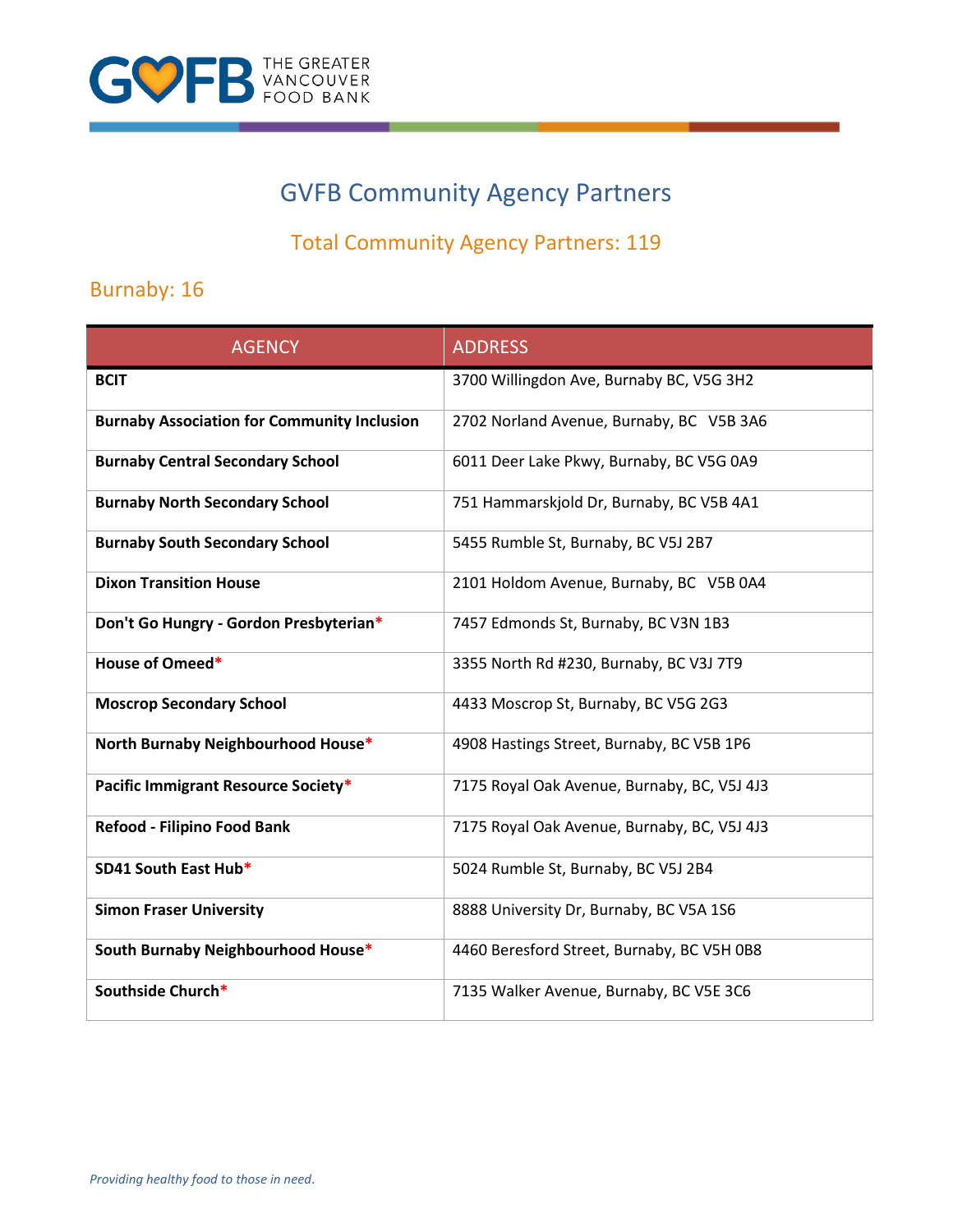#### New Westminster: 6

| <b>AGENCY</b>                               | <b>ADDRESS</b>                                        |
|---------------------------------------------|-------------------------------------------------------|
| City of New Westminster*                    | 514 Carnarvon Street, New Westminster, BC V3L 1C4     |
| Don't Go Hungry - St. Aidan's Presbyterian* | 1320 Seventh Ave, New Westminster BC V3M 2K1          |
| Lookout Society New West Hub*               | 740 Carnarvon Street New Westminster, BC V3M 1E7      |
| <b>Maida Duncan Women's Drop-in Centre</b>  | 403 East Columbia Street, New Westminster, BC V3L 3X1 |
| <b>New Leaf Clubhouse</b>                   | 1115 Sixth Avenue, New Westminster, BC V3M 2B7        |
| <b>Purpose Society*</b>                     | 40 Begbie Street, New Westminster, BC V3M 3L9         |

### North Shore: 4

| AGENCY                                         | <b>ADDRESS</b>                                                      |
|------------------------------------------------|---------------------------------------------------------------------|
| <b>Canadian Mental Health Association</b>      | 300-1835 Lonsdale Avenue, North Vancouver, BC V7M 2J8               |
| North Shore Neighborhood House*                | 225 2nd Street E, North Vancouver, BC V7L 1C4                       |
| <b>Sage Transition House</b>                   | #200, 147 16 <sup>th</sup> Street West, North Vancouver, BC V7M 1T3 |
| <b>Silver Harbour Seniors' Activity Centre</b> | 144 22nd St E, North Vancouver, BC V7L 4L5                          |

#### Vancouver: 93

| <b>AGENCY</b>            | <b>ADDRESS</b>                              |
|--------------------------|---------------------------------------------|
| <b>A Loving Spoonful</b> | 1449 Powell St, Vancouver, BC V5L 5E7       |
| <b>AIDS Vancouver</b>    | 1101 Seymour Street, Vancouver, BC V6B 5S8  |
| <b>Al Mitchell Place</b> | 346 Alexander Street, Vancouver, BC V6A 1C3 |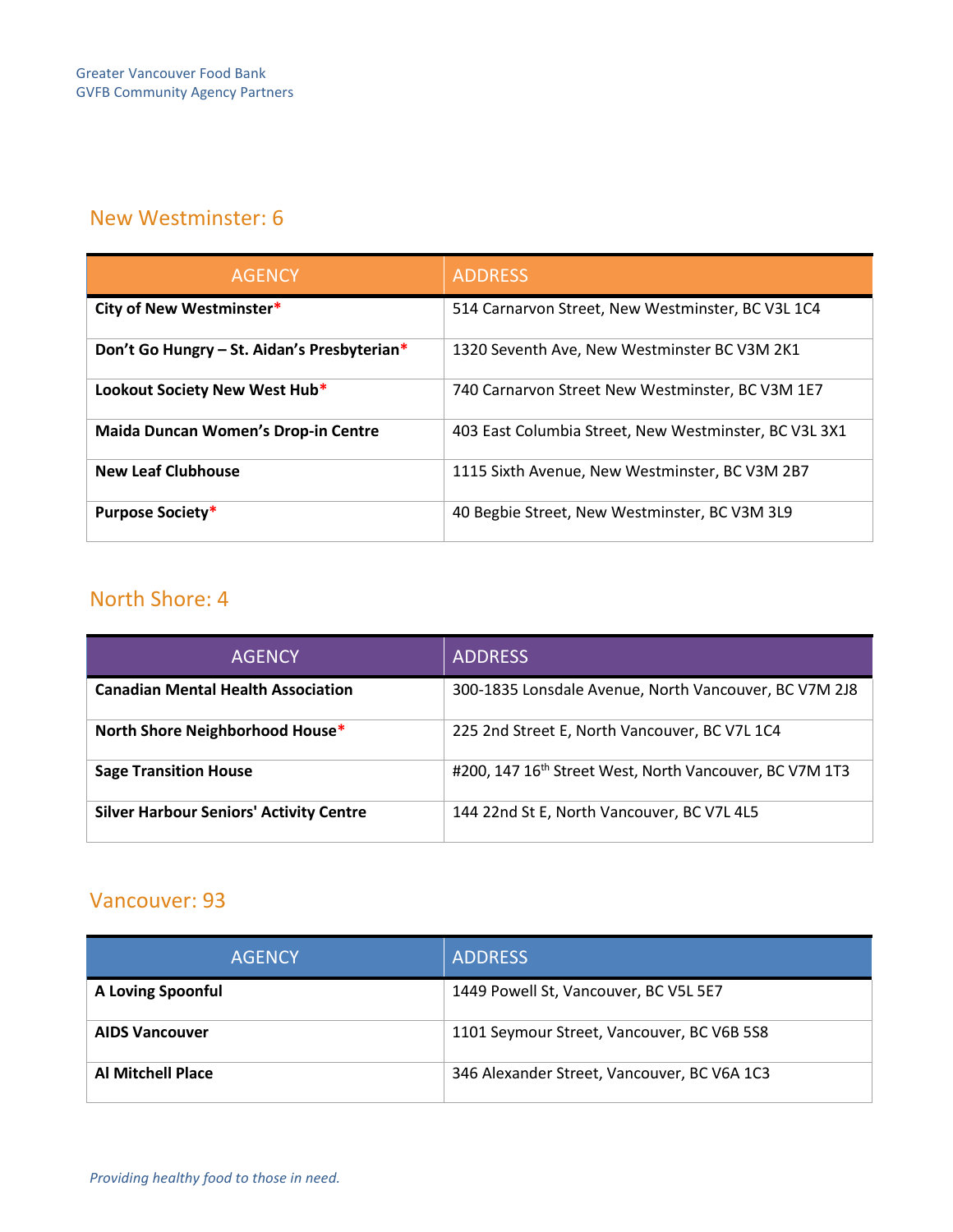| <b>AGENCY</b>                                | <b>ADDRESS</b>                                  |
|----------------------------------------------|-------------------------------------------------|
| <b>Antoinette Lodge</b>                      | 509 Hastings Street, Vancouver, BC V6A 1P9      |
| <b>Arco Hotel</b>                            | 81 West Pender Street, Vancouver, BC V6B 1R3    |
| <b>Asian Canadian Benevolent Association</b> | 427 Dunlevy Ave, Vancouver, BC V6A 3Y4          |
| <b>Belcourt Residence</b>                    | 947 East Hastings Street Vancouver, BC V6A 1R9  |
| <b>Bridge Housing for Women</b>              | 1906 Haro St, Vancouver, BC V6G 1H7             |
| <b>Boundless Vancouver, Salvation Army*</b>  | 3213 Fraser Street, Vancouver, BC V5V 4B8       |
| <b>Britannia Secondary</b>                   | 1001 Cotton Drive, Vancouver, BC V5L 3T4        |
| <b>Broadway Youth Resource Centre</b>        | 2455 Fraser Street, Vancouver, BC V5T 1T1       |
| <b>Carl Rooms</b>                            | 375 Princess Ave, Vancouver, BC V6A 3C6         |
| <b>Circle of Eagles Lodge Society</b>        | 2008 Wall Street, Vancouver, BC V5L 1B1         |
| CityReach Care Society*                      | 2650 Slocan St, Vancouver, BC V5M 4E9           |
| <b>Coast Mental Health Resource Centre</b>   | 1225 Seymour Street, Vancouver, BC V6B 7B6      |
| Collingwood Neighbourhood House*             | 5288 Joyce Street, Vancouver, BC V5R 6C9        |
| <b>Community Builders Foundation</b>         | 1060 Howe Street, Vancouver, BC V6Z 2T1         |
| <b>Covenant House</b>                        | 1302 Seymour St, Vancouver, BC V6B 3P3          |
| Cow'aa Housing                               | 435 West Pender Street, Vancouver, BC V6B 1V2   |
| <b>Directions Youth Services</b>             | 1138 Burrard Street, Vancouver, BC V6Z 1Y7      |
| Downtown Eastside Neighbourhood House        | 573 East Hastings Street, Vancouver, BC V6A 1P9 |
| <b>Downtown Eastside Women's Centre</b>      | 302 Columbia Street, Vancouver, BC V6A 4J1      |
| Downtown South Neighbourhood Helpers         | 1067 Seymour Street, Vancouver, BC V6B 5S4      |
| <b>DTES Neighbourhood Helpers Project</b>    | 509 East Hastings Street, Vancouver, BC V6A 1P9 |
| <b>DUDES Club</b>                            | 606 Powell Street, Vancouver BC V6A 1H4         |
| <b>Empress Rooms</b>                         | 362 Alexander St, Vancouver, BC V6A 1C3         |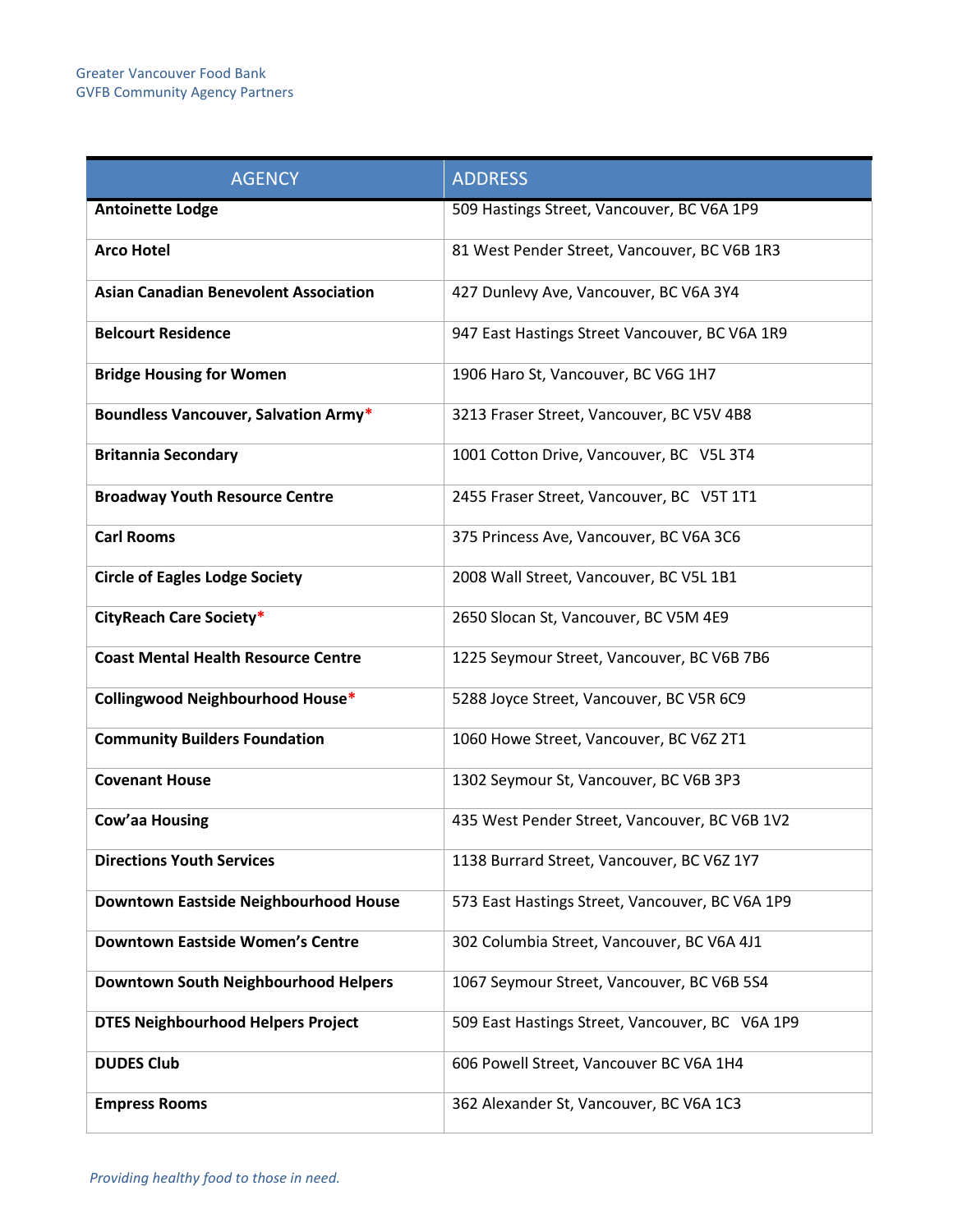| <b>AGENCY</b>                                     | <b>ADDRESS</b>                                         |
|---------------------------------------------------|--------------------------------------------------------|
| <b>First Place</b>                                | 188 East 1st Avenue, Vancouver, BC V5T 0C2             |
| <b>First United Church</b>                        | 320 East Hastings Street, Vancouver, BC V6A 1P4        |
| <b>First United Church Social Housing Society</b> | 540 East Hastings Street, Vancouver BC V6A 1P8         |
| <b>Frog Hollow Neighbourhood House</b>            | 2131 Renfrew Street, Vancouver, BC V5M 4M5             |
| <b>Giving Back Support Recovery</b>               | 3608 Knight Street, Vancouver, BC V5N 3L5              |
| <b>Gordon Neighbourhood House</b>                 | 1019 Broughton Street, Vancouver, BC V6G 2A7           |
| <b>Grandview Woodland Food Connection</b>         | 1661 Napier Street, Vancouver, BC V5L 4X4              |
| <b>Hampton Hotel</b>                              | 124 Powell Street, Vancouver, BC V5T 4L4               |
| <b>Helping Spirit lodge Society</b>               | 3965 Dumfries Street, Vancouver, BC V5N 5R3            |
| <b>Hutchinson Block</b>                           | 429 West Pender Street, Vancouver, BC V6B 1T5          |
| Ian Leman Place                                   | 27 West Pender Street, Vancouver, BC V6B 2T2           |
| <b>Inner-City Women's Initiatives Society</b>     | 360 Columbia Street, Vancouver, BC V6A 4J1             |
| <b>Jacobs Well</b>                                | 239 Main Street, Vancouver, BC V6A 2S7                 |
| <b>Jeffrey Ross Residence</b>                     | 510 Alexander Street, Vancouver, BC V6A 1C7            |
| <b>Jewish Family Services</b>                     | 54 East 3rd Avenue, Vancouver, BC V5T 1C3              |
| <b>Jim Green Residence</b>                        | 415 Alexander Street, Vancouver, BC V6A 4G6            |
| Kiwassa Neighbourhood House                       | 2425 Oxford Street, Vancouver, BC V5K 1M7              |
| Klahowya Tilicum Shelter                          | 875 Terminal Avenue, Vancouver, BC V6A 2M9             |
| <b>Lion Hotel</b>                                 | 316 Powell Street, Vancouver, BC V6A 1G4               |
| Little Mountain Neighbourhood House*              | 3981 Main Street, Vancouver, BC V5V 3P3                |
| <b>New Beginnings Modular Housing</b>             | 5095 Heather Street, Vancouver BC V5Z 0J2              |
| <b>Howe Street Shelter</b>                        | 1110 Howe Street, Vancouver, BC V6Z 1R2                |
| <b>Marguerite Ford Apartments</b>                 | 215 West 2 <sup>nd</sup> Avenue, Vancouver, BC V5Y 3J6 |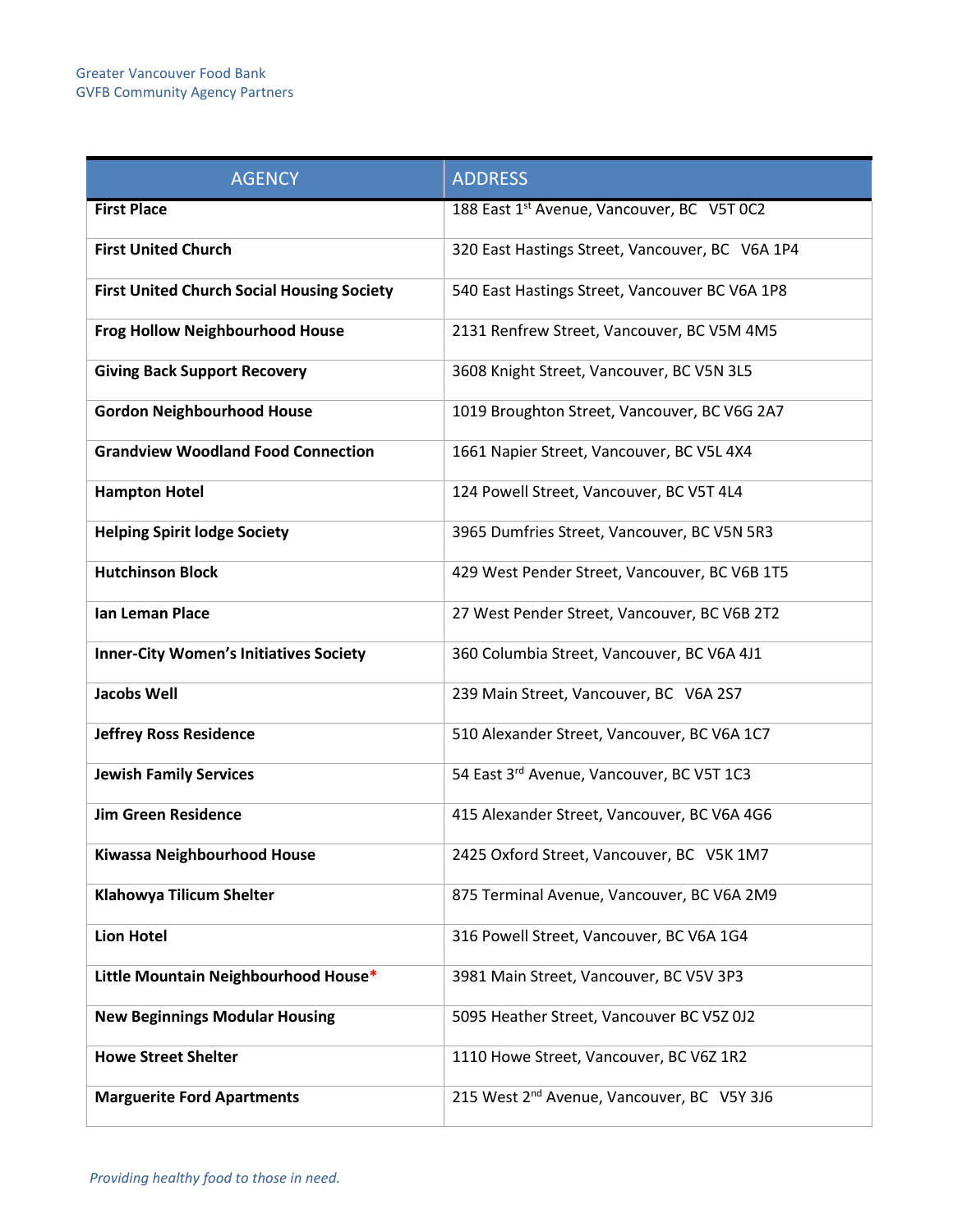| <b>AGENCY</b>                              | <b>ADDRESS</b>                                  |
|--------------------------------------------|-------------------------------------------------|
| Marpole Interfaith Food Hub*               | 8680 Hudson Street, Vancouver, BC V6P 4M5       |
| <b>Maundy Café</b>                         | 690 Burrard Street, Vancouver, BC V6C 2L1       |
| <b>McLaren Housing of British Columbia</b> | 1249 Howe Street, Vancouver, BC V6Z 1R3         |
| <b>Mission Possible</b>                    | 648 East Hastings Street, Vancouver, BC V6A 1R1 |
| Mt. Pleasant Neighborhood House            | 800 East Broadway Street, Vancouver V5T 1Y1     |
| <b>Native Education College</b>            | 285 E 5th Avenue, Vancouver, BC V5T 1H2         |
| <b>Odyssey II</b>                          | 2875 St. George Street, Vancouver, BC V5T 3R8   |
| Origins Church*                            | 2707 Tennis Crescent, Vancouver BC V6T 1S1      |
| <b>Orwell Hotel</b>                        | 456 East Hastings Street, Vancouver, BC V6A 1P7 |
| <b>PAL Vancouver</b>                       | 581 Cardero St, Vancouver, BC V6G 3L3           |
| <b>Princess Rooms</b>                      | 215 Princess Ave, Vancouver, BC V6A 3C4         |
| <b>Rainier Community</b>                   | 309 Carrall Street, Vancouver, BC V6B 2J4       |
| <b>Sakura So Residence</b>                 | #120, 376 Powell Street, Vancouver, BC V6A 1G4  |
| <b>Secord Housing for Women</b>            | 464 Hawks Avenue, Vancouver, BC V6A 3H6         |
| <b>Sereenas House for Women</b>            | 143 Dunlevy Avenue, Vancouver, BC V6A 3A4       |
| <b>Sheway</b>                              | 533 East Hastings Street, Vancouver, BC V6A 1P9 |
| <b>Sorella Housing for Women</b>           | 525 Abbott Street, Vancouver, BC V6B 2L2        |
| South Van Neighborhood House*              | 6470 Victoria Drive, Vancouver, BC V5P 3X7      |
| <b>Station Street</b>                      | 1005 Station Street, Vancouver, BC V6A 4J8      |
| <b>Steeves Manor</b>                       | 1985 Wallace Street, Vancouver, BC V6R 4H4      |
| <b>St Augustine's Church</b>               | 8660 Hudson Street, Vancouver, BC V6P 4M5       |
| <b>St Michaels Church</b>                  | 409 East Broadway, Vancouver, BC V5T 1W8        |
| <b>Starting Over Society</b>               | 6950 Balmoral Street, Vancouver, BC V5P 3P7     |